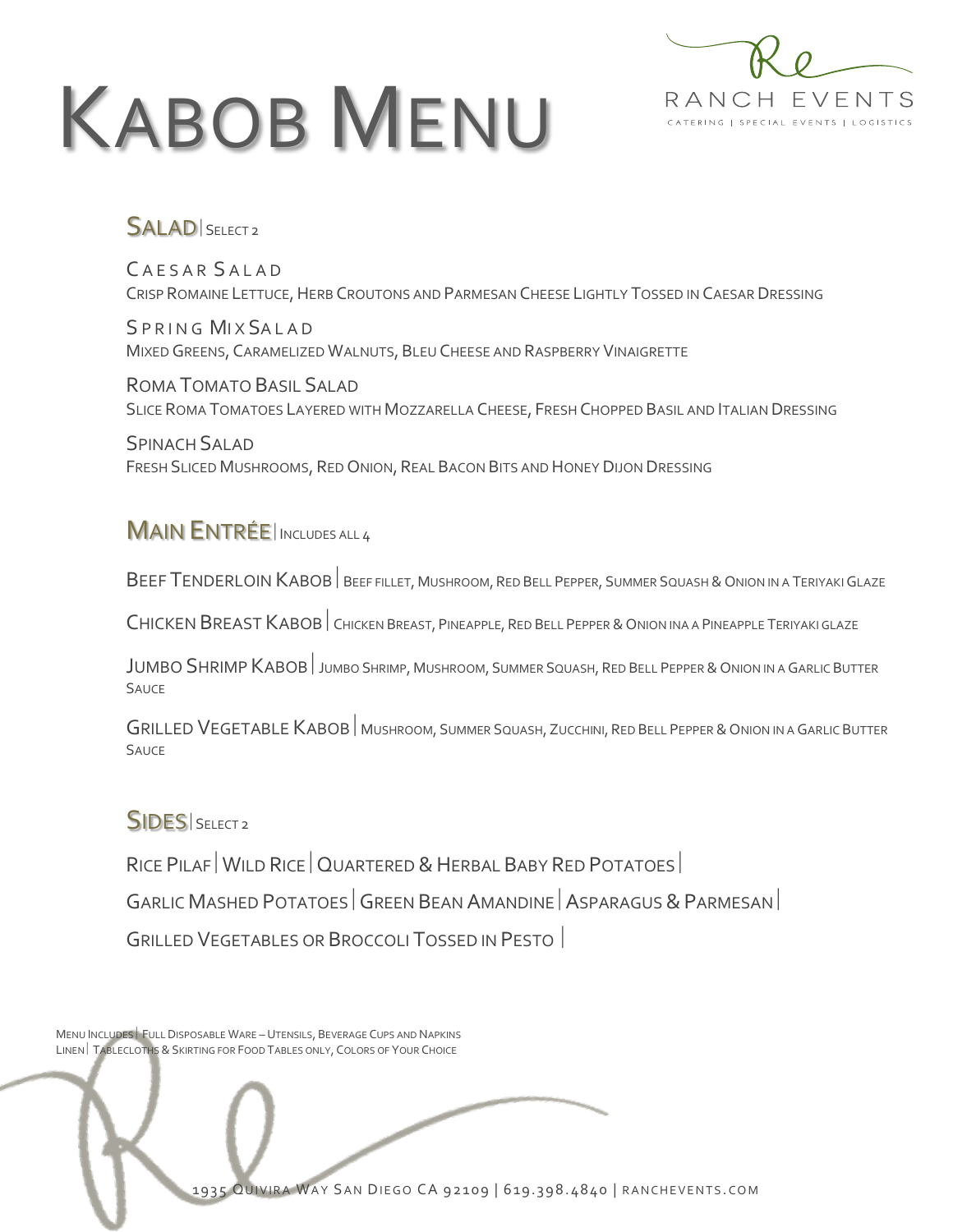# OPA! IT'S ALL GREEK TO ME...



# START WITH MEZA

FALAFEL *CHICKPEA FRITTERS*

TABOULI *TOSSED WITH FRESH LEMON*

PAIDAKIA\* *MARINATED LAMB LOLLYPOPS*

**SPANAKOPITA** *MINI GREEK SPINACH & FETA PIES*

OLIVE SKEWER WITH FETA *MARINATED FETA WITH GREEK OLIVES*

# TRADITIONAL HUMMUS & PITA

DOLMAS *GRAPE LEAVES STUFFED WITH RICE AND HERBS WITH OR WITHOUT MEAT*

# GREEK FLAT BREAD

TOPPED WITH OLIVE OIL, TOMATOES, PEPPERONCINI, FETA, OLIVES, AND RED ONIONS

# MEDITERRANEAN BREADS, SPREADS, AND OLIVES

*TRADITIONAL HUMMUS, TABOULI, TZATZIKI AND GREEK OLIVES SERVED WITH PITA BREAD & CHIPS, CARROT STICKS & CUCUMBERS*

ALL PRICES PER PERSON PLUS 7.75 % SALES TAX 21% SERVICE CHARGE